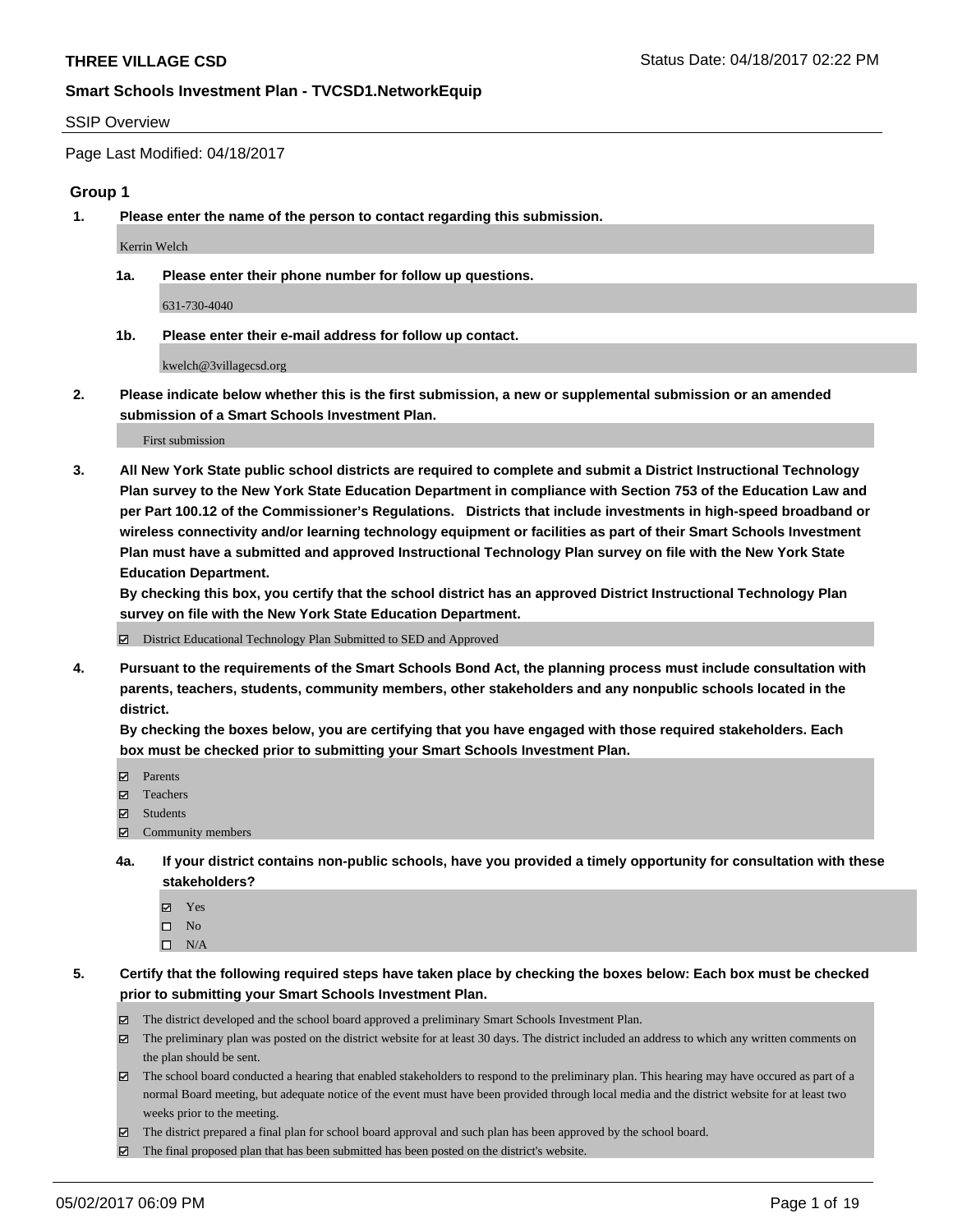#### SSIP Overview

Page Last Modified: 04/18/2017

**5a. Please upload the proposed Smart Schools Investment Plan (SSIP) that was posted on the district's website, along with any supporting materials. Note that this should be different than your recently submitted Educational Technology Survey. The Final SSIP, as approved by the School Board, should also be posted on the website and remain there during the course of the projects contained therein.**

Smart Schoolsplanfinalpart1.6.10.16.pdf Community Letter May 5.2016.pdf Three Village Smart Schools Update Notification-Committe and Community-11.2015.pdf

**5b. Enter the webpage address where the final Smart Schools Investment Plan is posted. The Plan should remain posted for the life of the included projects.**

http://www.threevillagecsd.org/Assets/Instructional\_Technology/Smart\_Schoolsplanfinalpart161016.pdf?t=636021126162270000

**6. Please enter an estimate of the total number of students and staff that will benefit from this Smart Schools Investment Plan based on the cumulative projects submitted to date.**

7,234

**7. An LEA/School District may partner with one or more other LEA/School Districts to form a consortium to pool Smart Schools Bond Act funds for a project that meets all other Smart School Bond Act requirements. Each school district participating in the consortium will need to file an approved Smart Schools Investment Plan for the project and submit a signed Memorandum of Understanding that sets forth the details of the consortium including the roles of each respective district.**

 $\Box$  The district plans to participate in a consortium to partner with other school district(s) to implement a Smart Schools project.

**8. Please enter the name and 6-digit SED Code for each LEA/School District participating in the Consortium.**

| <b>Partner LEA/District</b> | ISED BEDS Code |
|-----------------------------|----------------|
| (No Response)               | (No Response)  |

**9. Please upload a signed Memorandum of Understanding with all of the participating Consortium partners.**

(No Response)

**10. Your district's Smart Schools Bond Act Allocation is:**

\$3,395,850

**11. Enter the budget sub-allocations by category that you are submitting for approval at this time. If you are not budgeting SSBA funds for a category, please enter 0 (zero.) If the value entered is \$0, you will not be required to complete that survey question.**

|                                              | Sub-        |
|----------------------------------------------|-------------|
|                                              | Allocations |
| <b>School Connectivity</b>                   | 1,230,814   |
| <b>Connectivity Projects for Communities</b> | 0           |
| Classroom Technology                         |             |
| Pre-Kindergarten Classrooms                  | O           |
| Replace Transportable Classrooms             |             |
| <b>High-Tech Security Features</b>           | 0           |
| Totals:                                      | 1,230,814   |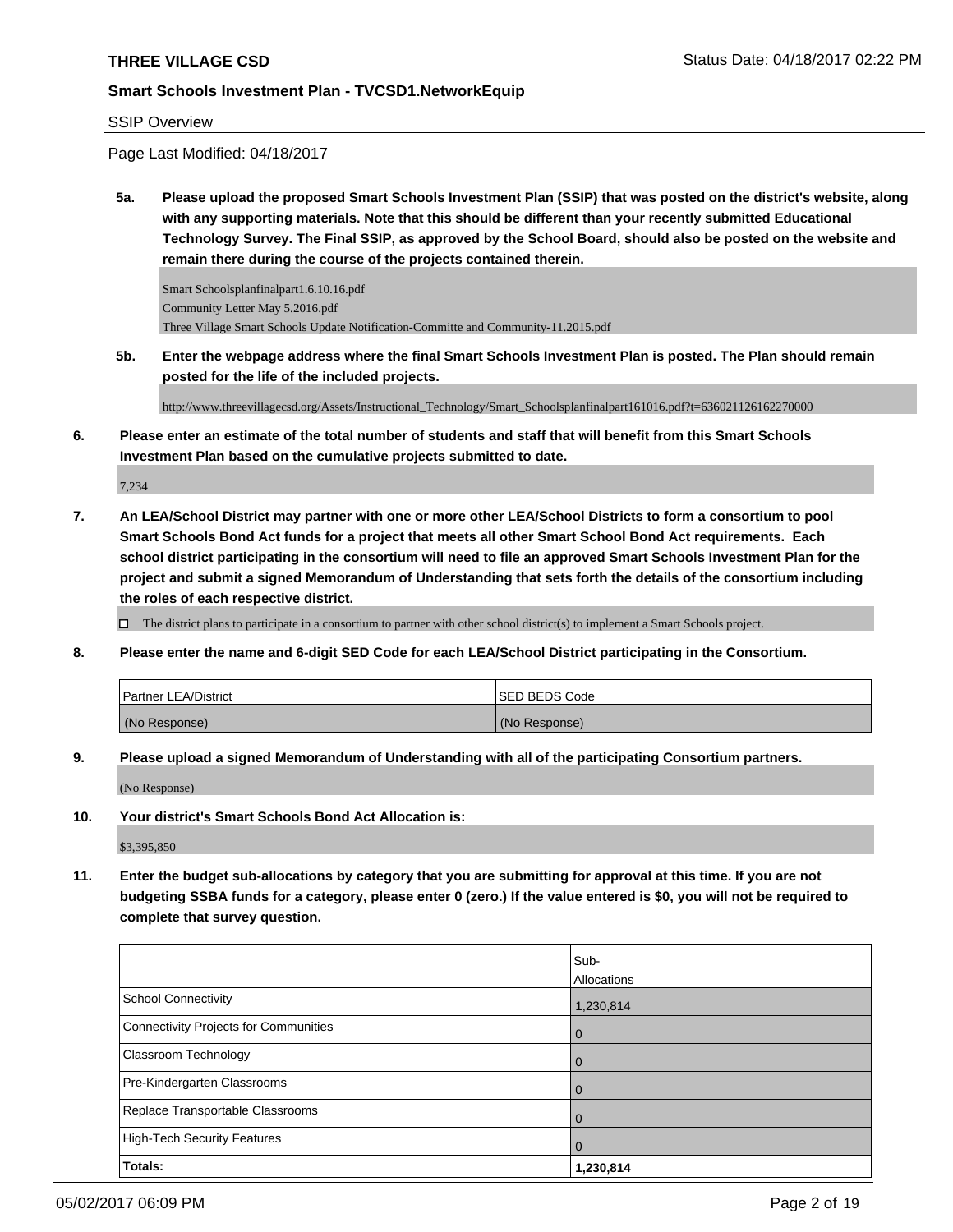### School Connectivity

Page Last Modified: 04/18/2017

## **Group 1**

- **1. In order for students and faculty to receive the maximum benefit from the technology made available under the Smart Schools Bond Act, their school buildings must possess sufficient connectivity infrastructure to ensure that devices can be used during the school day. Smart Schools Investment Plans must demonstrate that:**
	- **sufficient infrastructure that meets the Federal Communications Commission's 100 Mbps per 1,000 students standard currently exists in the buildings where new devices will be deployed, or**
	- **is a planned use of a portion of Smart Schools Bond Act funds, or**
	- **is under development through another funding source.**

**Smart Schools Bond Act funds used for technology infrastructure or classroom technology investments must increase the number of school buildings that meet or exceed the minimum speed standard of 100 Mbps per 1,000 students and staff within 12 months. This standard may be met on either a contracted 24/7 firm service or a "burstable" capability. If the standard is met under the burstable criteria, it must be:**

**1. Specifically codified in a service contract with a provider, and**

**2. Guaranteed to be available to all students and devices as needed, particularly during periods of high demand, such as computer-based testing (CBT) periods.**

**Please describe how your district already meets or is planning to meet this standard within 12 months of plan submission.**

Three Village plans on meeting this criteria in the future. We must first upgrade the network's infrastructure to be able to handle such speeds. We currently have internet bandwidth of 400 mbps.. New, upgraded and faster network switches are required to support increased speeds, as well as, a new firewall that supports greater than 500MB. Once the new equipment is in place, we will pursue a faster and more robust internet connection.

- **1a. If a district believes that it will be impossible to meet this standard within 12 months, it may apply for a waiver of this requirement, as described on the Smart Schools website. The waiver must be filed and approved by SED prior to submitting this survey.**
	- By checking this box, you are certifying that the school district has an approved waiver of this requirement on file with the New York State Education Department.

#### **2. Connectivity Speed Calculator (Required)**

|                         | Number of<br><b>Students</b> | Multiply by<br>100 Kbps | Divide by 1000 Current Speed<br>to Convert to<br>Required<br>l Speed in Mb | lin Mb | Expected<br>Speed to be<br>Attained Within Required<br>12 Months | <b>Expected Date</b><br>When<br>Speed Will be<br><b>Met</b> |
|-------------------------|------------------------------|-------------------------|----------------------------------------------------------------------------|--------|------------------------------------------------------------------|-------------------------------------------------------------|
| <b>Calculated Speed</b> | 6.466                        | 100                     | 646.6                                                                      | 400    | 650                                                              | November<br>2017                                            |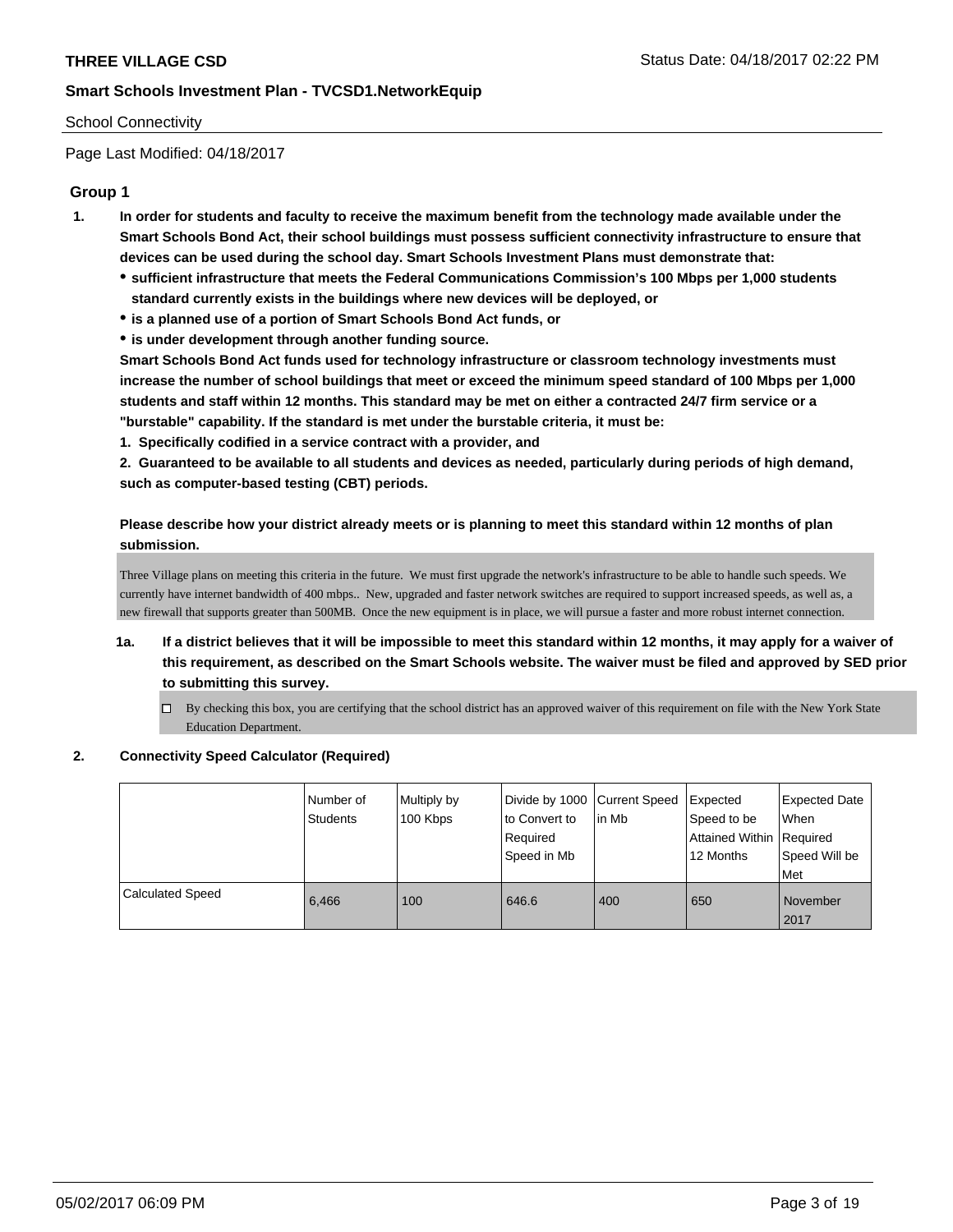#### School Connectivity

### Page Last Modified: 04/18/2017

## **3. Describe how you intend to use Smart Schools Bond Act funds for high-speed broadband and/or wireless connectivity projects in school buildings.**

Our district would like to begin the first phase of utilizing the Smart Schools funds with the purchase of new and upgraded network switches in each of our school buildings. The switches we have targeted to replace are more than 5 years old and do not have "power over Ethernet" or POE. Newer technologies, such as wireless access points and security cameras, require POE switches to run properly. We also need to add switches (additional ports required) to our network in order to accommodate a planned increase in the total number of wireless access points and security cameras. The new switches today are longer and more narrow than those first installed in our district approximately 15 to 20 years ago. Unfortunately, these new switches do not fit into older model cabinets and racks, therefore in order to install new switches, we **must** also replace the older models with new ones. Once we have the new switches and firewall, we can increase the bandwidth from the current 400 MB to 650 MB. Our current wireless controller is 6 years old and reaches a maximum capacity of access points. Having a robust wireless network entails the acquisition of a new wireless access point controller that has the capability for managing more than 250 access points. Our current controller has reached it's full capacity. We currently use heat maps to determine the wireless coverage of our network in each of the district's 9 buildings. The heat maps, coupled with system reports from the Prime server allows us to view the current number of users accessing the network at any given time. The district has already implemented a BYOD plan in its' 3 secondary schools and has purchased and installed 37 device carts throughout the district. Demand for the devices is driving the increased need for access points. Demand is quantified by utilizing usage reports, staff feedback, current usage of existing carts and observation of lessons in the schools.

# **4. Describe the linkage between the district's District Instructional Technology Plan and the proposed projects. (There should be a link between your response to this question and your response to Question 1 in Part E. Curriculum and Instruction "What are the district's plans to use digital connectivity and technology to improve teaching and learning?)**

Our district plans to provide educators and students with high speed, reliable access to: the Internet and the district network, modern interactive displays, current up to date computers and mobile devices in order to leverage technology and data to personalize and differentiate student learning and improve college and career-ready instruction. Funds would support educators in delivering high-quality, digital learning resources and content; using a wide range of devices and digital tools, including those related to new assessments; using real-time data to personalize learning; and using technology to increase engagement with families and other teachers and students.

Our district technology plan focuses more on applications, not technology. Our vision supports meaningful and engaged learning for all students as well as, the curricular goals of the school.

## **5. If the district wishes to have students and staff access the Internet from wireless devices within the school building, or in close proximity to it, it must first ensure that it has a robust Wi-Fi network in place that has sufficient bandwidth to meet user demand.**

#### **Please describe how you have quantified this demand and how you plan to meet this demand.**

The district has already deployed a "Bring Your Own Device" program its three secondary school buildings. Using the activity reports from our current wireless managed controller and Prime, we can evaluate and document usage. We utilize "heat maps" that show where in each school the current access points are installed. The "heat maps" also indicate locations where the wireless signals are not reaching as well. All of these data assist us in determining the future number and location of additional wireless access points. We will require the increase in the network switches outlined above in order to install additional access points in our school buildings. Demand is quantified by utilizing usage reports, staff feedback, current usage of existing carts and observation of lessons in the schools.

In a robust network, students and teachers are able to access instructional materials and websites in a timely and reliable manner. The programs we have instituted in our district, namely, Moodle and Google Apps for Education, allow teachers to post classroom materials and notes for students which are available to them both within school and at home via the internet 24/7. Additionally adopted curricular programs such as Discovery Education, Go Math, Castle Learning and BrainPop are all web-based and accessible to both students and staff at any time.

## **6. As indicated on Page 5 of the guidance, the Office of Facilities Planning will have to conduct a preliminary review of all capital projects, including connectivity projects.**

**Please indicate on a separate row each project number given to you by the Office of Facilities Planning.**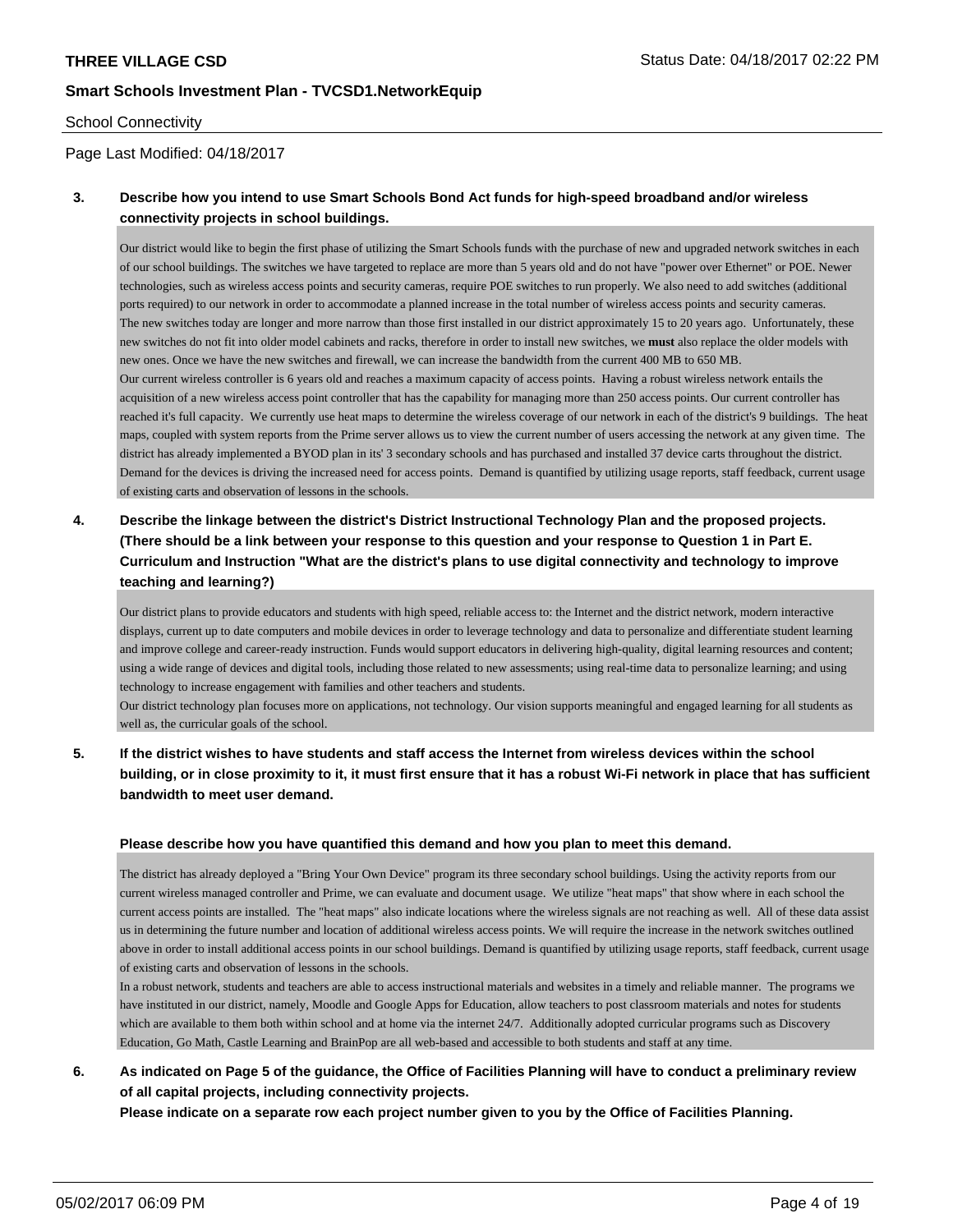#### School Connectivity

Page Last Modified: 04/18/2017

| Project Number        |  |
|-----------------------|--|
|                       |  |
| 58-02-01-06-7-999-BA1 |  |

**7. Certain high-tech security and connectivity infrastructure projects may be eligible for an expedited review process as determined by the Office of Facilities Planning.**

**Was your project deemed eligible for streamlined review?**

Yes

**7a. Districts that choose the Streamlined Review Process will be required to certify that they have reviewed all installations with their licensed architect or engineer of record and provide that person's name and license number. The licensed professional must review the products and proposed method of installation prior to implementation and review the work during and after completion in order to affirm that the work was codecompliant, if requested.**

■ I certify that I have reviewed all installations with a licensed architect or engineer of record.

**8. Include the name and license number of the architect or engineer of record.**

| Name        | License Number |
|-------------|----------------|
| John Grillo | 27360          |

**9. If you are submitting an allocation for School Connectivity complete this table.**

**Note that the calculated Total at the bottom of the table must equal the Total allocation for this category that you entered in the SSIP Overview overall budget.** 

|                                            | Sub-<br>Allocation |
|--------------------------------------------|--------------------|
| Network/Access Costs                       | 651,959            |
| <b>Outside Plant Costs</b>                 | $\overline{0}$     |
| School Internal Connections and Components | 578,855            |
| <b>Professional Services</b>               | $\mathbf 0$        |
| Testing                                    | $\mathbf 0$        |
| <b>Other Upfront Costs</b>                 | $\mathbf 0$        |
| <b>Other Costs</b>                         | $\mathbf 0$        |
| Totals:                                    | 1,230,814          |

**10. Please detail the type, quantity, per unit cost and total cost of the eligible items under each sub-category. This is especially important for any expenditures listed under the "Other" category. All expenditures must be eligible for tax-exempt financing to be reimbursed through the SSBA. Sufficient detail must be provided so that we can verify this is the case. If you have any questions, please contact us directly through smartschools@nysed.gov. NOTE: Wireless Access Points should be included in this category, not under Classroom Educational Technology, except those that will be loaned/purchased for nonpublic schools.**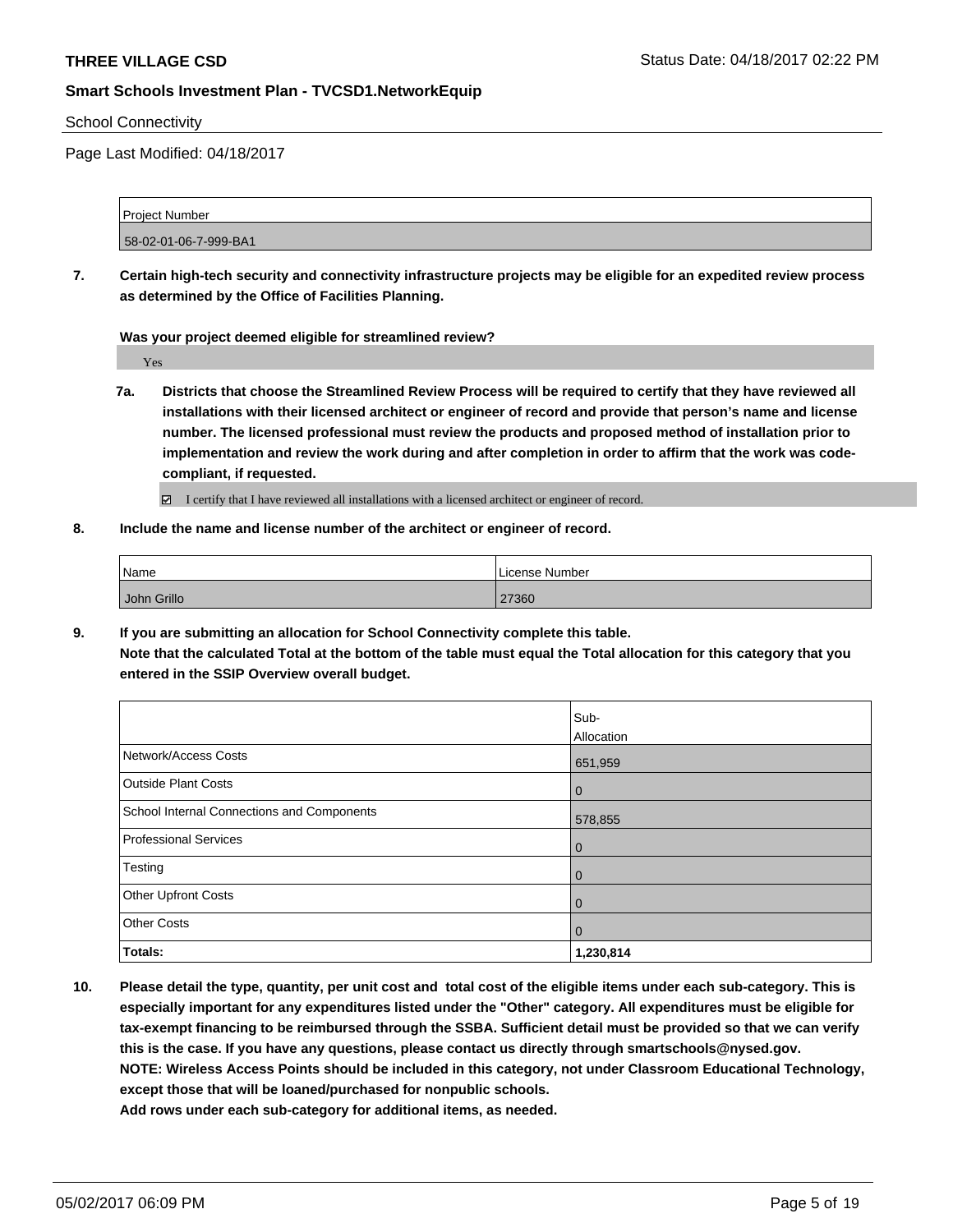# School Connectivity

| Select the allowable expenditure<br>type.<br>Repeat to add another item under<br>each type. | Item to be purchased                                  | Quantity       | Cost per Item | <b>Total Cost</b> |
|---------------------------------------------------------------------------------------------|-------------------------------------------------------|----------------|---------------|-------------------|
| <b>Network/Access Costs</b>                                                                 | ERS 4826, 24 port switch                              | 23             | 3,702         | 85,146            |
| <b>Network/Access Costs</b>                                                                 | ERS 4850, 48 port switch                              | 101            | 4,547         | 459,247           |
| <b>Connections/Components</b>                                                               | 10GBase-LRM 10 Gigabit transceiver                    | 144            | 1,893         | 272,592           |
| <b>Connections/Components</b>                                                               | GBase-LR/LW XFP                                       | 14             | 2,028         | 28,392            |
| <b>Connections/Components</b>                                                               | Arrowhead installation and switch<br>config           | 1              | 29,263        | 29,263            |
| <b>Connections/Components</b>                                                               | Minnesauke install and switch config                  | 1              | 12,722        | 12,722            |
| <b>Connections/Components</b>                                                               | Nassakeag install and switch config                   | 1              | 26,045        | 26,045            |
| <b>Connections/Components</b>                                                               | Mount install and switch config                       | 1              | 20,539        | 20,539            |
| <b>Connections/Components</b>                                                               | Setauket install and switch config                    | 1              | 30,331        | 30,331            |
| <b>Connections/Components</b>                                                               | PJ Gelinas JHS installation and switch<br>config      | $\mathbf{1}$   | 28,916        | 28,916            |
| <b>Connections/Components</b>                                                               | RC Murphy JHS installation and switch<br>config       | $\mathbf{1}$   | 31,593        | 31,593            |
| <b>Connections/Components</b>                                                               | Ward Melville HS installation and<br>switch config    | $\mathbf{1}$   | 47,438        | 47,438            |
| <b>Connections/Components</b>                                                               | North Country Admin installation and<br>switch config | $\mathbf{1}$   | 9,691         | 9,691             |
| <b>Connections/Components</b>                                                               | 18U Rack, 33 in                                       | 17             | 627           | 10,659            |
| <b>Connections/Components</b>                                                               | Smart Rack 12U                                        | 24             | 486           | 11,664            |
| <b>Network/Access Costs</b>                                                                 | 1500V, 1350W UPS                                      | 41             | 818           | 33,538            |
| <b>Network/Access Costs</b>                                                                 | Firewall, Sonicwall                                   | 1              | 32,138        | 32,138            |
| <b>Connections/Components</b>                                                               | Install and config firewall                           | 1              | 5,995         | 5,995             |
| Network/Access Costs                                                                        | Wireless controller 5520                              | $\mathbf 1$    | 14,750        | 14,750            |
| <b>Connections/Components</b>                                                               | Install and config controller                         | 1              | 11,375        | 11,375            |
| <b>Connections/Components</b>                                                               | 1000 Base-T SFP Gigabit Interface                     | $\overline{2}$ | 233           | 466               |
| <b>Connections/Components</b>                                                               | 10G Base SR SFP+ Transceiver                          | $\overline{2}$ | 587           | 1,174             |
| <b>Network/Access Costs</b>                                                                 | Cisco 5520 Wireless Controller<br>Licenses            | 230            | 118           | 27,140            |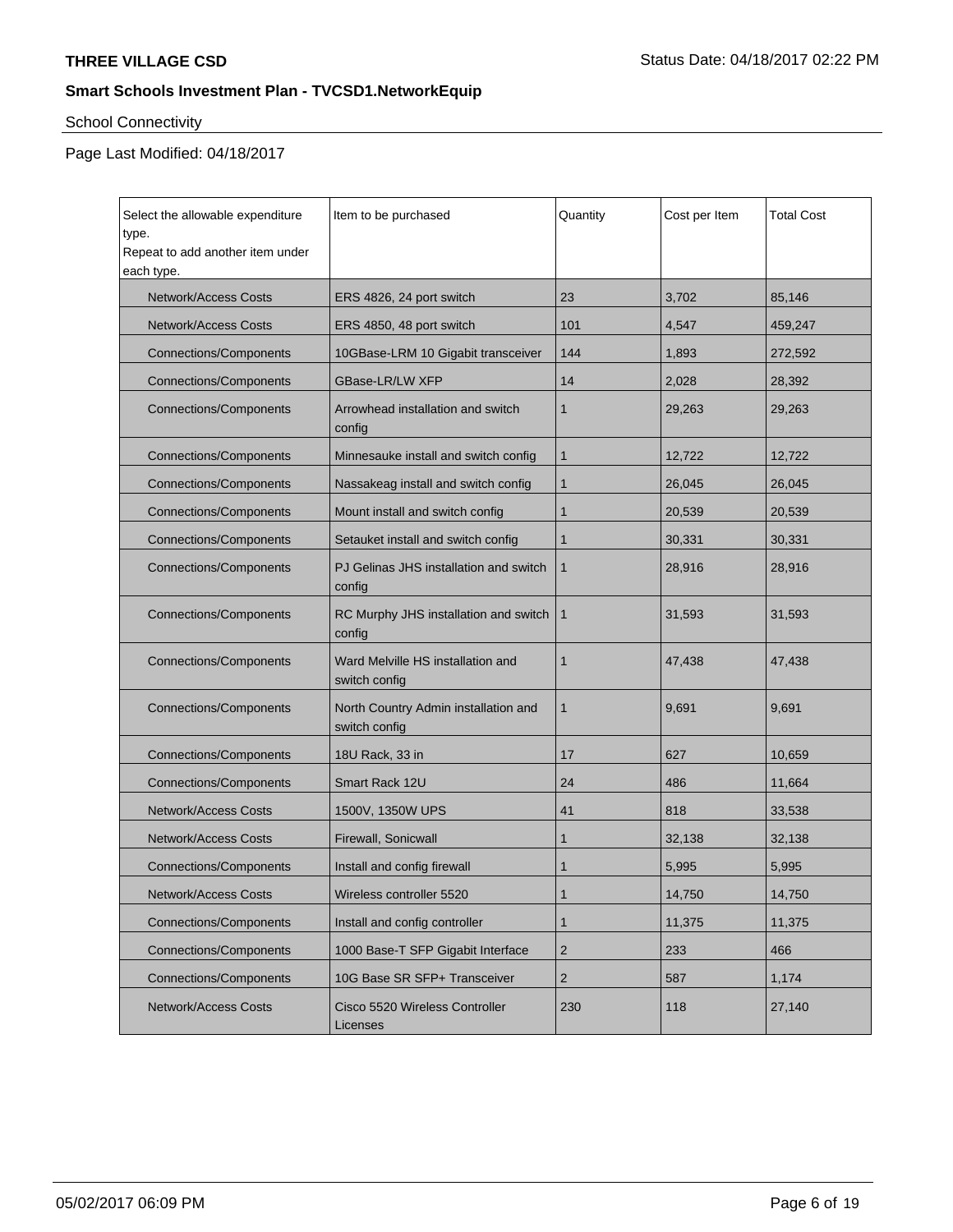Community Connectivity (Broadband and Wireless)

Page Last Modified: 04/10/2017

### **Group 1**

**1. Describe how you intend to use Smart Schools Bond Act funds for high-speed broadband and/or wireless connectivity projects in the community.**

(No Response)

**2. Please describe how the proposed project(s) will promote student achievement and increase student and/or staff access to the Internet in a manner that enhances student learning and/or instruction outside of the school day and/or school building.**

(No Response)

**3. Community connectivity projects must comply with all the necessary local building codes and regulations (building and related permits are not required prior to plan submission).**

 $\Box$  I certify that we will comply with all the necessary local building codes and regulations.

**4. Please describe the physical location of the proposed investment.**

(No Response)

**5. Please provide the initial list of partners participating in the Community Connectivity Broadband Project, along with their Federal Tax Identification (Employer Identification) number.**

| <b>Project Partners</b> | Federal ID#     |
|-------------------------|-----------------|
| (No Response)           | l (No Response) |

**6. If you are submitting an allocation for Community Connectivity, complete this table. Note that the calculated Total at the bottom of the table must equal the Total allocation for this category that you entered in the SSIP Overview overall budget.**

|                                    | Sub-Allocation |
|------------------------------------|----------------|
| Network/Access Costs               | (No Response)  |
| Outside Plant Costs                | (No Response)  |
| <b>Tower Costs</b>                 | (No Response)  |
| <b>Customer Premises Equipment</b> | (No Response)  |
| <b>Professional Services</b>       | (No Response)  |
| Testing                            | (No Response)  |
| <b>Other Upfront Costs</b>         | (No Response)  |
| <b>Other Costs</b>                 | (No Response)  |
| Totals:                            | 0              |

**7. Please detail the type, quantity, per unit cost and total cost of the eligible items under each sub-category. This is especially important for any expenditures listed under the "Other" category. All expenditures must be capital-bond eligible to be reimbursed through the SSBA. If you have any questions, please contact us directly through smartschools@nysed.gov.**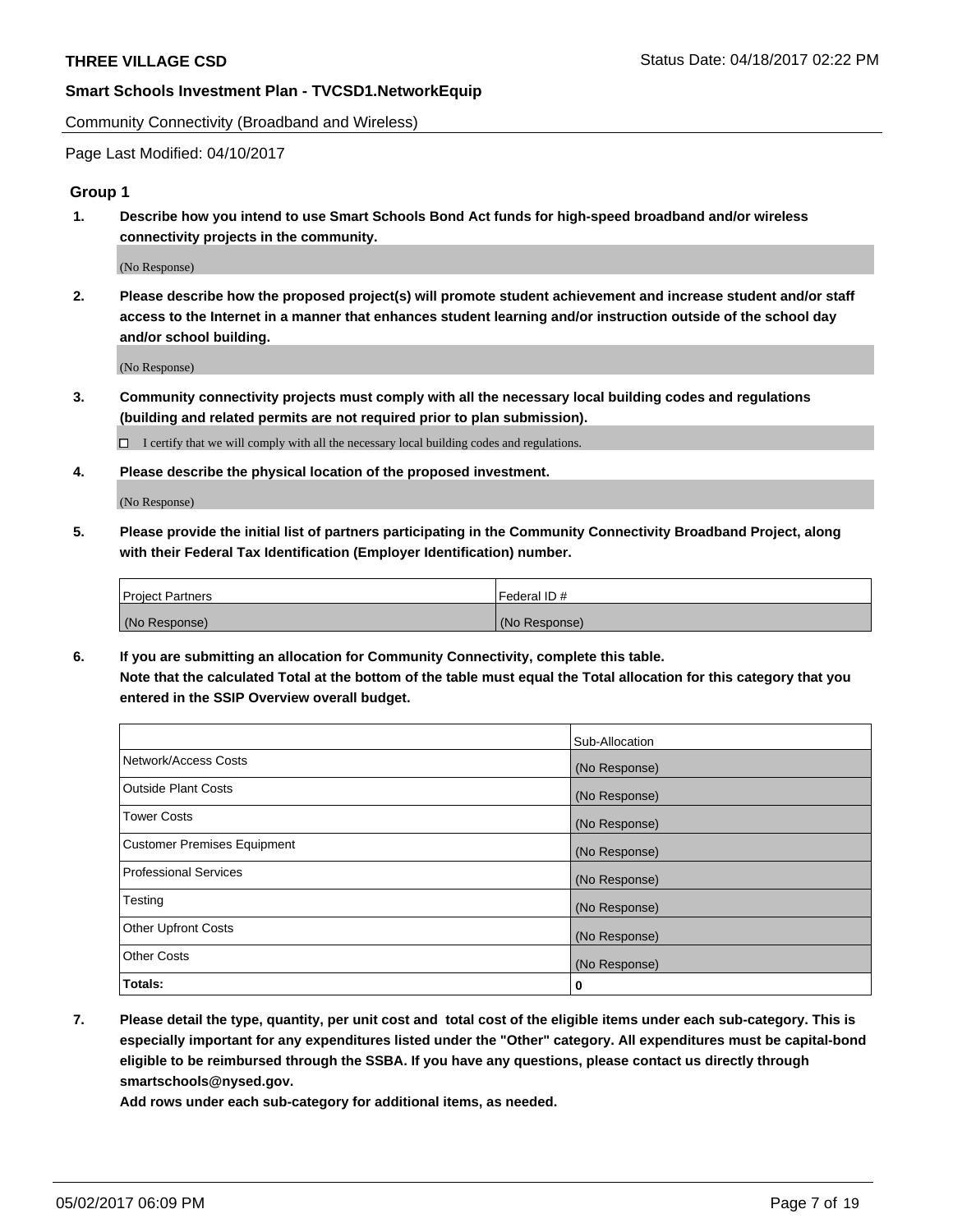Community Connectivity (Broadband and Wireless)

| Select the allowable expenditure<br>type.<br>Repeat to add another item under | Item to be purchased | Quantity      | Cost per Item | <b>Total Cost</b> |
|-------------------------------------------------------------------------------|----------------------|---------------|---------------|-------------------|
| each type.                                                                    |                      |               |               |                   |
| (No Response)                                                                 | (No Response)        | (No Response) | (No Response) | (No Response)     |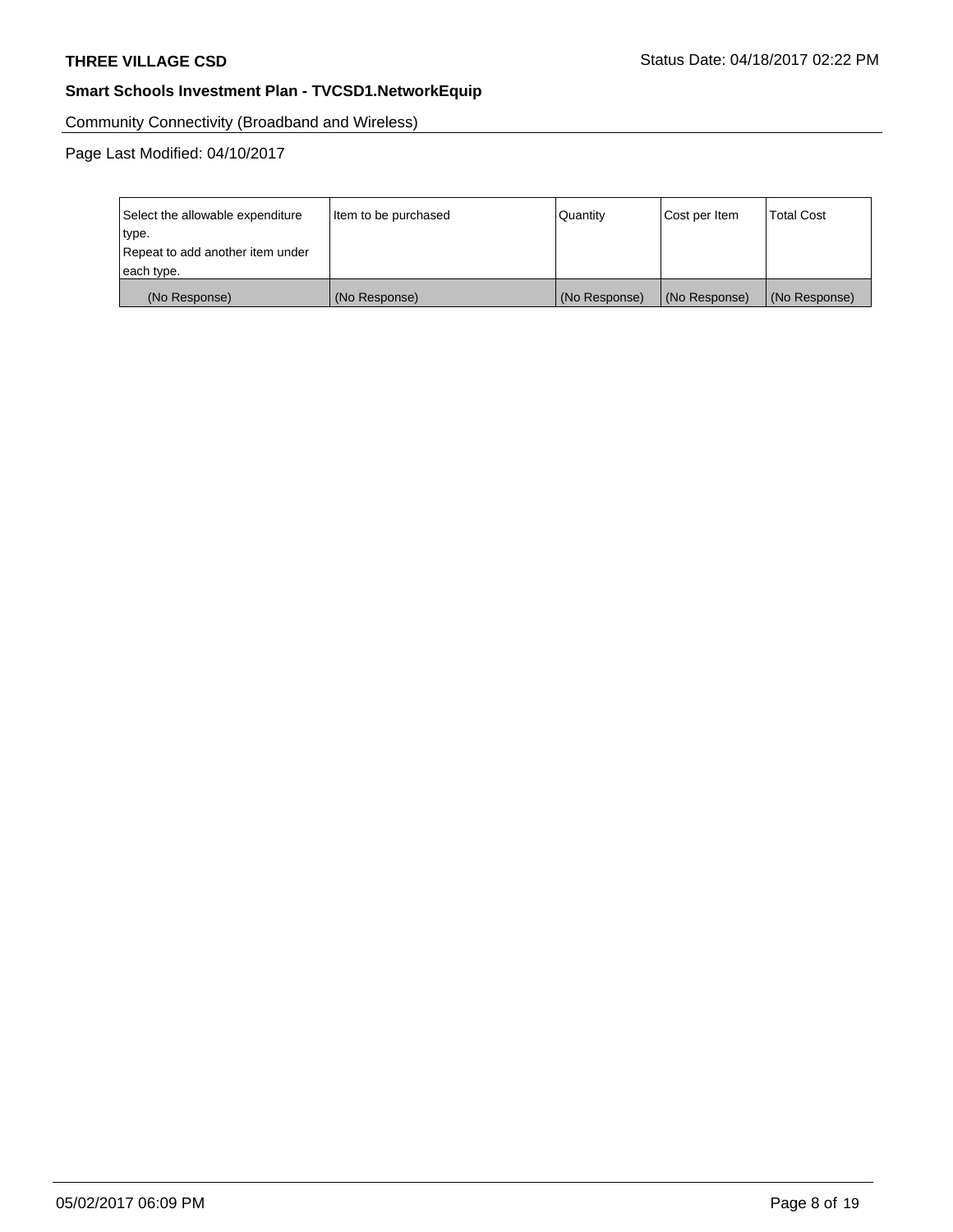### Classroom Learning Technology

Page Last Modified: 04/10/2017

### **Questions**

**1. In order for students and faculty to receive the maximum benefit from the technology made available under the Smart Schools Bond Act, their school buildings must possess sufficient connectivity infrastructure to ensure that devices can be used during the school day. Smart Schools Investment Plans must demonstrate that sufficient infrastructure that meets the Federal Communications Commission's 100 Mbps per 1,000 students standard currently exists in the buildings where new devices will be deployed, or is a planned use of a portion of Smart Schools Bond Act funds, or is under development through another funding source.**

**Smart Schools Bond Act funds used for technology infrastructure or classroom technology investments must increase the number of school buildings that meet or exceed the minimum speed standard of 100 Mbps per 1,000 students and staff within 12 months. This standard may be met on either a contracted 24/7 firm service or a "burstable" capability. If the standard is met under the burstable criteria, it must be:**

- **1. Specifically codified in a service contract with a provider, and**
- **2. Guaranteed to be available to all students and devices as needed, particularly during periods of high demand, such as computer-based testing (CBT) periods.**

**Please describe how your district already meets or is planning to meet this standard within 12 months of plan submission.**

(No Response)

- **1a. If a district believes that it will be impossible to meet this standard within 12 months, it may apply for a waiver of this requirement, as described on the Smart Schools website. The waiver must be filed and approved by SED prior to submitting this survey.**
	- $\Box$  By checking this box, you are certifying that the school district has an approved waiver of this requirement on file with the New York State Education Department.

#### **2. Connectivity Speed Calculator (Required)**

|                         | l Number of<br>Students | Multiply by<br>100 Kbps | Divide by 1000   Current Speed<br>to Convert to<br>Required<br>Speed in Mb | lin Mb           | Expected<br>Speed to be<br>Attained Within Required<br>12 Months | <b>Expected Date</b><br>When<br>Speed Will be<br>Met |
|-------------------------|-------------------------|-------------------------|----------------------------------------------------------------------------|------------------|------------------------------------------------------------------|------------------------------------------------------|
| <b>Calculated Speed</b> | (No<br>Response)        | (No Response)           | (No<br>Response)                                                           | (No<br>Response) | (No<br>Response)                                                 | (No<br>Response)                                     |

**3. If the district wishes to have students and staff access the Internet from wireless devices within the school building, or in close proximity to it, it must first ensure that it has a robust Wi-Fi network in place that has sufficient bandwidth to meet user demand.**

**Please describe how you have quantified this demand and how you plan to meet this demand.**

(No Response)

**4. All New York State public school districts are required to complete and submit an Instructional Technology Plan survey to the New York State Education Department in compliance with Section 753 of the Education Law and per Part 100.12 of the Commissioner's Regulations.**

**Districts that include educational technology purchases as part of their Smart Schools Investment Plan must have a submitted and approved Instructional Technology Plan survey on file with the New York State Education Department.**

 $\Box$  By checking this box, you are certifying that the school district has an approved Instructional Technology Plan survey on file with the New York State Education Department.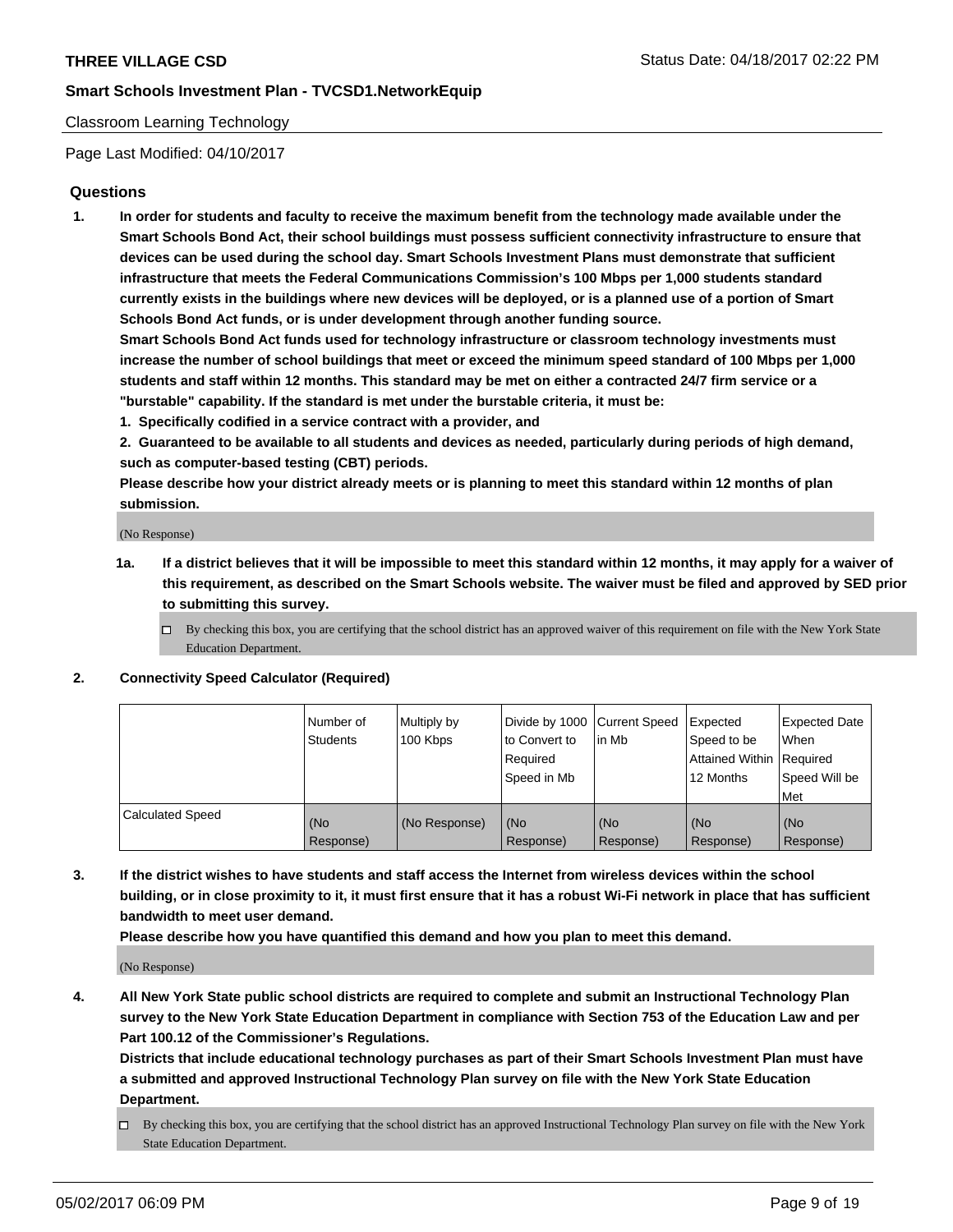#### Classroom Learning Technology

Page Last Modified: 04/10/2017

**5. Describe the devices you intend to purchase and their compatibility with existing or planned platforms or systems. Specifically address the adequacy of each facility's electrical, HVAC and other infrastructure necessary to install and support the operation of the planned technology.**

(No Response)

- **6. Describe how the proposed technology purchases will:**
	- **> enhance differentiated instruction;**
	- **> expand student learning inside and outside the classroom;**
	- **> benefit students with disabilities and English language learners; and**
	- **> contribute to the reduction of other learning gaps that have been identified within the district.**

**The expectation is that districts will place a priority on addressing the needs of students who struggle to succeed in a rigorous curriculum. Responses in this section should specifically address this concern and align with the district's Instructional Technology Plan (in particular Question 2 of E. Curriculum and Instruction: "Does the district's instructional technology plan address the needs of students with disabilities to ensure equitable access to instruction, materials and assessments?" and Question 3 of the same section: "Does the district's instructional technology plan address the provision of assistive technology specifically for students with disabilities to ensure access to and participation in the general curriculum?"**

(No Response)

**7. Where appropriate, describe how the proposed technology purchases will enhance ongoing communication with parents and other stakeholders and help the district facilitate technology-based regional partnerships, including distance learning and other efforts.**

(No Response)

**8. Describe the district's plan to provide professional development to ensure that administrators, teachers and staff can employ the technology purchased to enhance instruction successfully.**

**Note: This response should be aligned and expanded upon in accordance with your district's response to Question 1 of F. Professional Development of your Instructional Technology Plan: "Please provide a summary of professional development offered to teachers and staff, for the time period covered by this plan, to support technology to enhance teaching and learning. Please include topics, audience and method of delivery within your summary."**

(No Response)

- **9. Districts must contact the SUNY/CUNY teacher preparation program that supplies the largest number of the district's new teachers to request advice on innovative uses and best practices at the intersection of pedagogy and educational technology.**
	- By checking this box, you certify that you have contacted the SUNY/CUNY teacher preparation program that supplies the largest number of your new teachers to request advice on these issues.
	- **9a. Please enter the name of the SUNY or CUNY Institution that you contacted.**

(No Response)

**9b. Enter the primary Institution phone number.**

(No Response)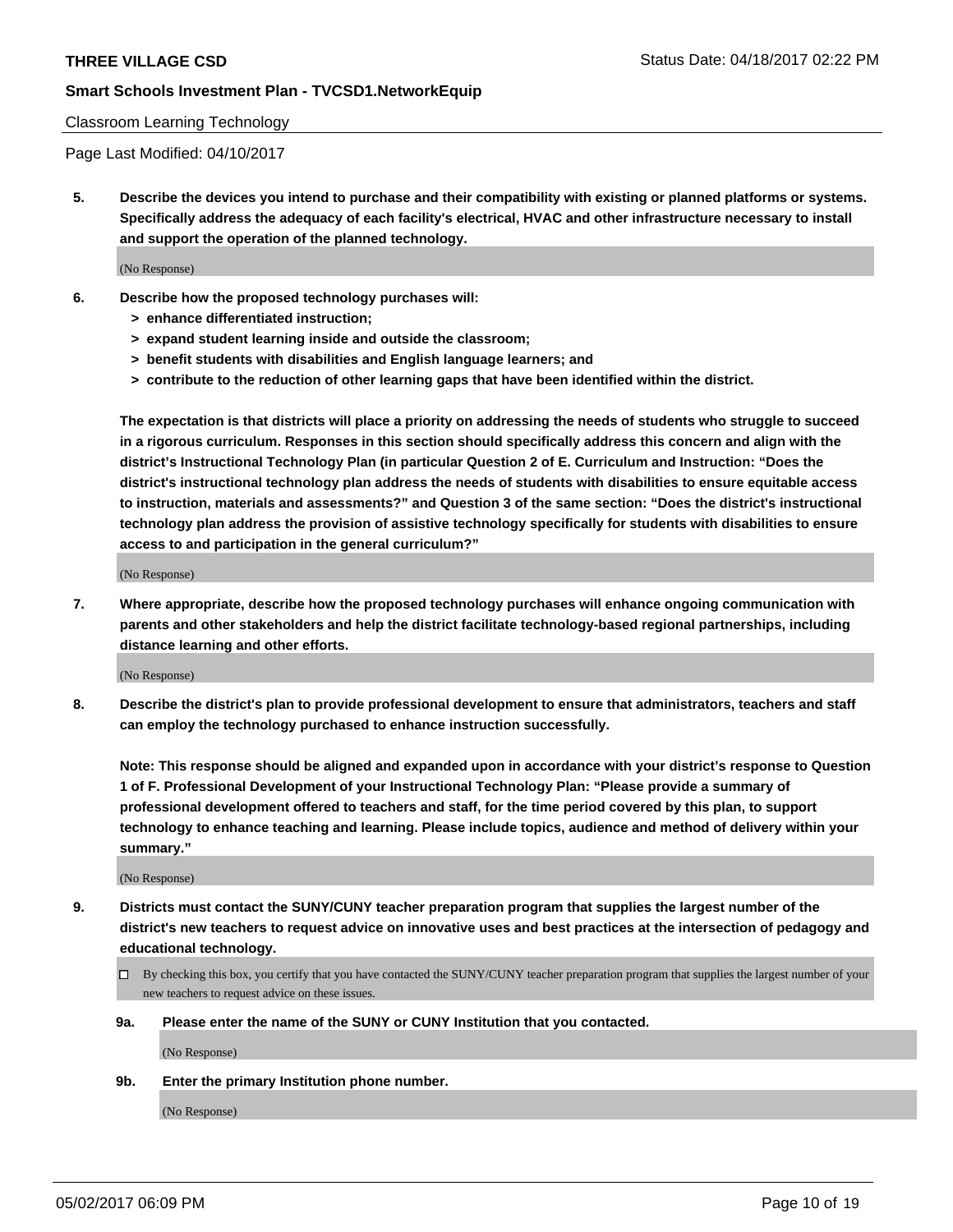Classroom Learning Technology

Page Last Modified: 04/10/2017

**9c. Enter the name of the contact person with whom you consulted and/or will be collaborating with on innovative uses of technology and best practices.**

(No Response)

**10. A district whose Smart Schools Investment Plan proposes the purchase of technology devices and other hardware must account for nonpublic schools in the district.**

**Are there nonpublic schools within your school district?**

Yes

 $\square$  No

**10a. Describe your plan to loan purchased hardware to nonpublic schools within your district. The plan should use your district's nonpublic per-student loan amount calculated below, within the framework of the guidance. Please enter the date by which nonpublic schools must request classroom technology items. Also, specify in your response the devices that the nonpublic schools have requested, as well as in the in the Budget and the Expenditure Table at the end of the page.**

(No Response)

**10b. A final Smart Schools Investment Plan cannot be approved until school authorities have adopted regulations specifying the date by which requests from nonpublic schools for the purchase and loan of Smart Schools Bond Act classroom technology must be received by the district.**

 $\Box$  By checking this box, you certify that you have such a plan and associated regulations in place that have been made public.

**11. Nonpublic Classroom Technology Loan Calculator**

**The Smart Schools Bond Act provides that any Classroom Learning Technology purchases made using Smart Schools funds shall be lent, upon request, to nonpublic schools in the district. However, no school district shall be required to loan technology in amounts greater than the total obtained and spent on technology pursuant to the Smart Schools Bond Act and the value of such loan may not exceed the total of \$250 multiplied by the nonpublic school enrollment in the base year at the time of enactment. See:**

**http://www.p12.nysed.gov/mgtserv/smart\_schools/docs/Smart\_Schools\_Bond\_Act\_Guidance\_04.27.15\_Final.pdf.**

|                                       | 1. Classroom<br>Technology<br>Sub-allocation | l 2. Public<br>l Enrollment<br>$(2014 - 15)$ | 3. Nonpublic<br>Enrollment<br>$(2014-15)$ | l 4. Sum of<br>Public and<br>Nonpublic<br>Enrollment | 15. Total Per<br>Pupil Sub-<br>allocation | l 6. Total<br>Nonpublic Loan<br>l Amount                                                      |
|---------------------------------------|----------------------------------------------|----------------------------------------------|-------------------------------------------|------------------------------------------------------|-------------------------------------------|-----------------------------------------------------------------------------------------------|
| Calculated Nonpublic Loan<br>l Amount |                                              |                                              |                                           |                                                      |                                           | (No Response)   (No Response)   (No Response)   (No Response)   (No Response)   (No Response) |

**12. To ensure the sustainability of technology purchases made with Smart Schools funds, districts must demonstrate a long-term plan to maintain and replace technology purchases supported by Smart Schools Bond Act funds. This sustainability plan shall demonstrate a district's capacity to support recurring costs of use that are ineligible for Smart Schools Bond Act funding such as device maintenance, technical support, Internet and wireless fees, maintenance of hotspots, staff professional development, building maintenance and the replacement of incidental items. Further, such a sustainability plan shall include a long-term plan for the replacement of purchased devices and equipment at the end of their useful life with other funding sources.**

 $\Box$  By checking this box, you certify that the district has a sustainability plan as described above.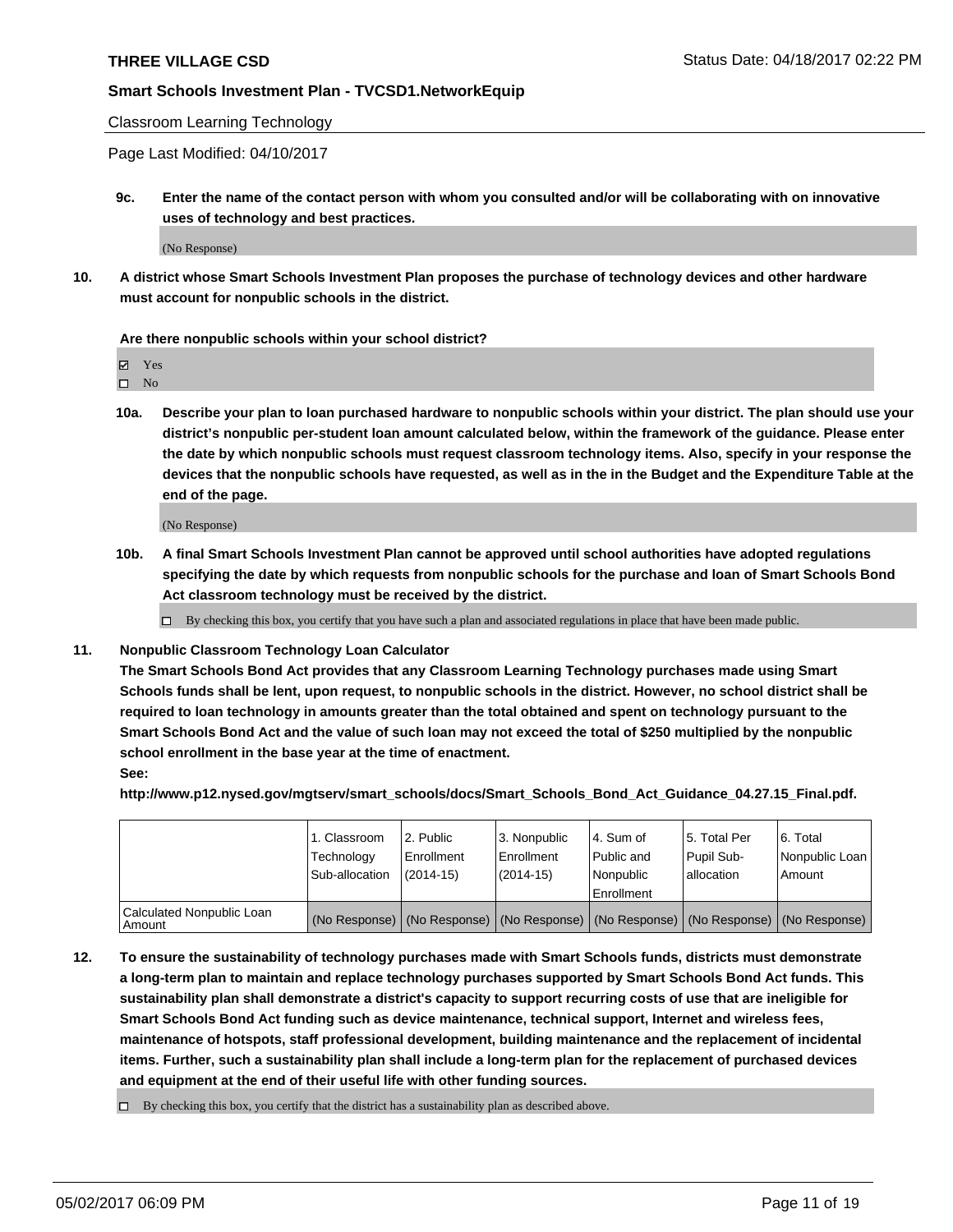#### Classroom Learning Technology

Page Last Modified: 04/10/2017

**13. Districts must ensure that devices purchased with Smart Schools Bond funds will be distributed, prepared for use, maintained and supported appropriately. Districts must maintain detailed device inventories in accordance with generally accepted accounting principles.**

By checking this box, you certify that the district has a distribution and inventory management plan and system in place.

**14. If you are submitting an allocation for Classroom Learning Technology complete this table. Note that the calculated Total at the bottom of the table must equal the Total allocation for this category that you entered in the SSIP Overview overall budget.**

|                          | Sub-Allocation |
|--------------------------|----------------|
| Interactive Whiteboards  | (No Response)  |
| <b>Computer Servers</b>  | (No Response)  |
| <b>Desktop Computers</b> | (No Response)  |
| <b>Laptop Computers</b>  | (No Response)  |
| <b>Tablet Computers</b>  | (No Response)  |
| <b>Other Costs</b>       | (No Response)  |
| Totals:                  | 0              |

**15. Please detail the type, quantity, per unit cost and total cost of the eligible items under each sub-category. This is especially important for any expenditures listed under the "Other" category. All expenditures must be capital-bond eligible to be reimbursed through the SSBA. If you have any questions, please contact us directly through smartschools@nysed.gov.**

**Please specify in the "Item to be Purchased" field which specific expenditures and items are planned to meet the district's nonpublic loan requirement, if applicable.**

**NOTE: Wireless Access Points that will be loaned/purchased for nonpublic schools should ONLY be included in this category, not under School Connectivity, where public school districts would list them. Add rows under each sub-category for additional items, as needed.**

| Select the allowable expenditure | I Item to be Purchased | Quantity      | Cost per Item | <b>Total Cost</b> |
|----------------------------------|------------------------|---------------|---------------|-------------------|
| type.                            |                        |               |               |                   |
| Repeat to add another item under |                        |               |               |                   |
| each type.                       |                        |               |               |                   |
| (No Response)                    | (No Response)          | (No Response) | (No Response) | (No Response)     |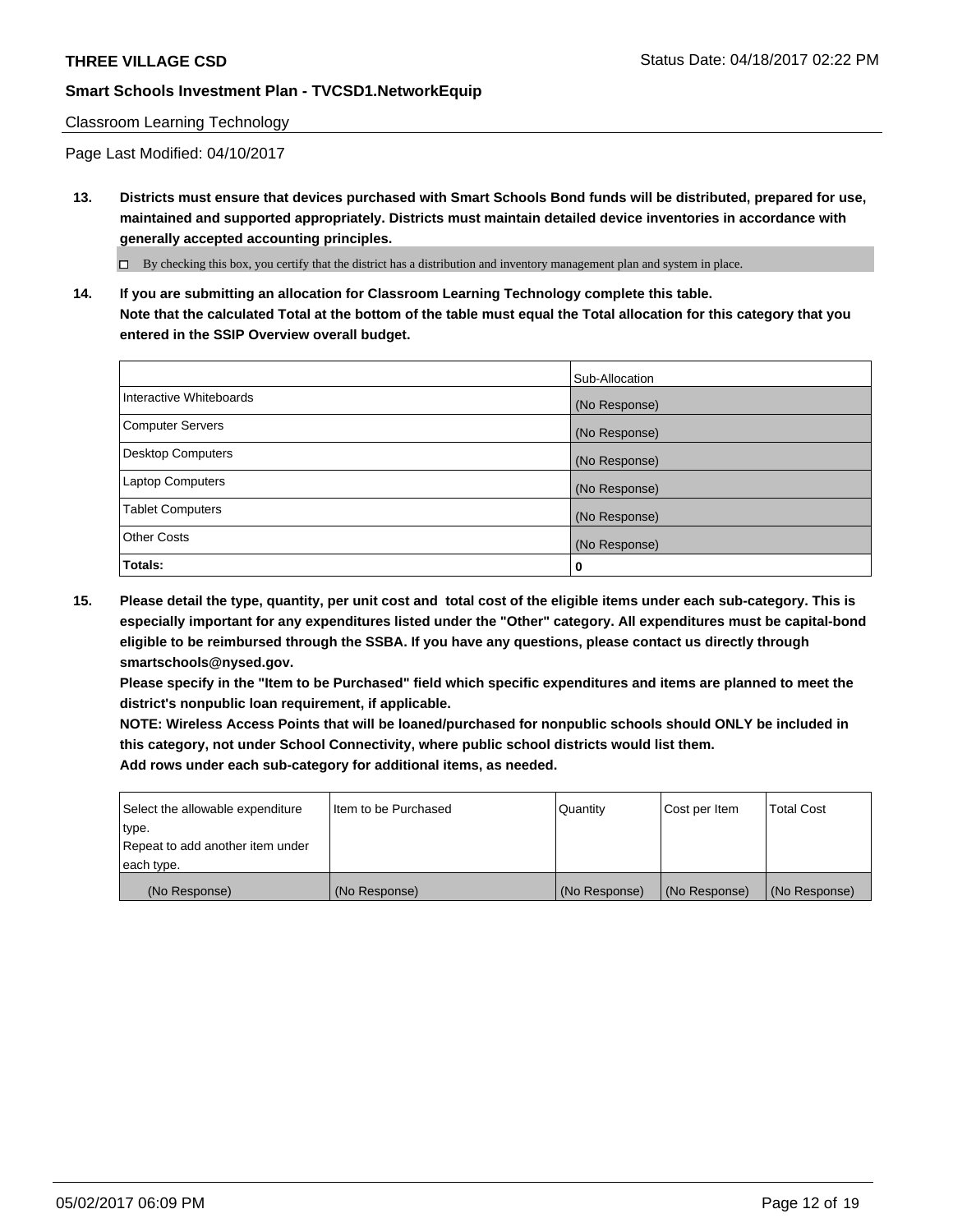#### Pre-Kindergarten Classrooms

Page Last Modified: 04/10/2017

#### **Group 1**

**1. Provide information regarding how and where the district is currently serving pre-kindergarten students and justify the need for additional space with enrollment projections over 3 years.**

(No Response)

- **2. Describe the district's plan to construct, enhance or modernize education facilities to accommodate prekindergarten programs. Such plans must include:**
	- **Specific descriptions of what the district intends to do to each space;**
	- **An affirmation that pre-kindergarten classrooms will contain a minimum of 900 square feet per classroom;**
	- **The number of classrooms involved;**
	- **The approximate construction costs per classroom; and**
	- **Confirmation that the space is district-owned or has a long-term lease that exceeds the probable useful life of the improvements.**

(No Response)

**3. Smart Schools Bond Act funds may only be used for capital construction costs. Describe the type and amount of additional funds that will be required to support ineligible ongoing costs (e.g. instruction, supplies) associated with any additional pre-kindergarten classrooms that the district plans to add.**

(No Response)

**4. All plans and specifications for the erection, repair, enlargement or remodeling of school buildings in any public school district in the State must be reviewed and approved by the Commissioner. Districts that plan capital projects using their Smart Schools Bond Act funds will undergo a Preliminary Review Process by the Office of Facilities Planning.**

**Please indicate on a separate row each project number given to you by the Office of Facilities Planning.**

| Project Number |  |
|----------------|--|
| (No Response)  |  |

**5. If you have made an allocation for Pre-Kindergarten Classrooms, complete this table. Note that the calculated Total at the bottom of the table must equal the Total allocation for this category that you entered in the SSIP Overview overall budget.**

| Totals:                                  | 0              |
|------------------------------------------|----------------|
| Other Costs                              | (No Response)  |
| Enhance/Modernize Educational Facilities | (No Response)  |
| Construct Pre-K Classrooms               | (No Response)  |
|                                          | Sub-Allocation |

**6. Please detail the type, quantity, per unit cost and total cost of the eligible items under each sub-category. This is especially important for any expenditures listed under the "Other" category. All expenditures must be capital-bond eligible to be reimbursed through the SSBA. If you have any questions, please contact us directly through smartschools@nysed.gov.**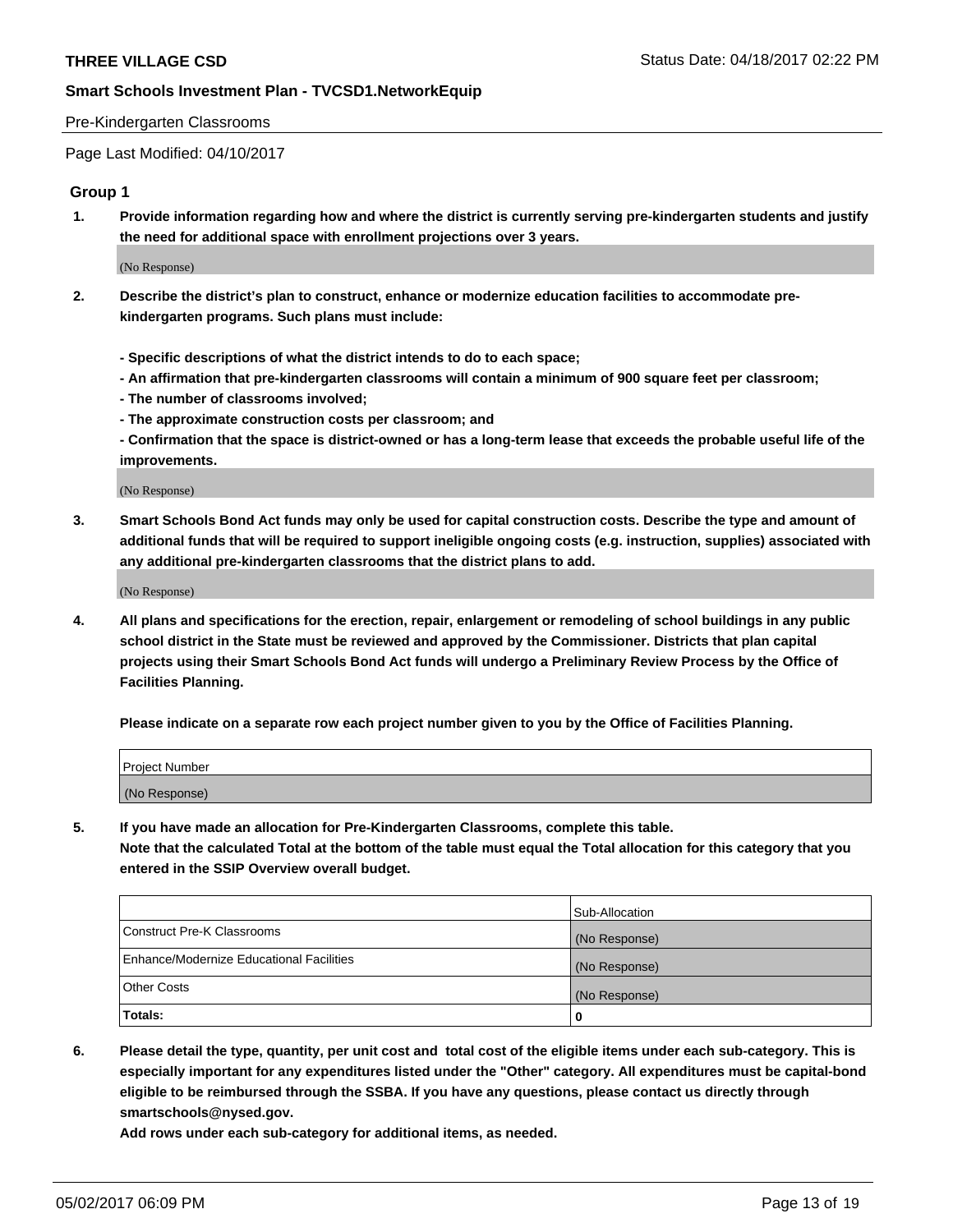# Pre-Kindergarten Classrooms

| Select the allowable expenditure | Item to be purchased | Quantity      | Cost per Item | <b>Total Cost</b> |
|----------------------------------|----------------------|---------------|---------------|-------------------|
| type.                            |                      |               |               |                   |
| Repeat to add another item under |                      |               |               |                   |
| each type.                       |                      |               |               |                   |
| (No Response)                    | (No Response)        | (No Response) | (No Response) | (No Response)     |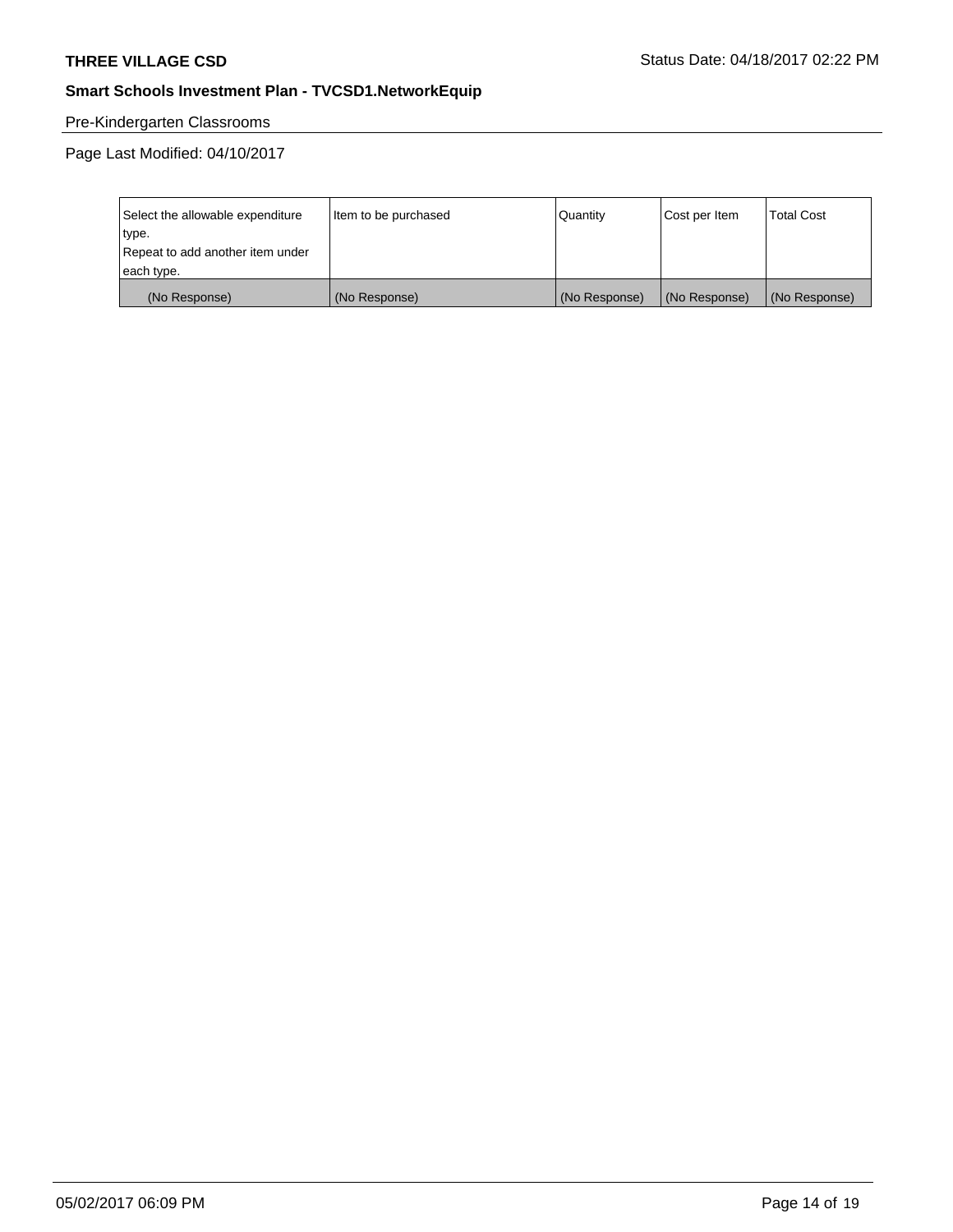Replace Transportable Classrooms

Page Last Modified: 04/10/2017

#### **Group 1**

**1. Describe the district's plan to construct, enhance or modernize education facilities to provide high-quality instructional space by replacing transportable classrooms.**

(No Response)

**2. All plans and specifications for the erection, repair, enlargement or remodeling of school buildings in any public school district in the State must be reviewed and approved by the Commissioner. Districts that plan capital projects using their Smart Schools Bond Act funds will undergo a Preliminary Review Process by the Office of Facilities Planning.**

**Please indicate on a separate row each project number given to you by the Office of Facilities Planning.**

| Project Number |  |
|----------------|--|
| (No Response)  |  |

**3. For large projects that seek to blend Smart Schools Bond Act dollars with other funds, please note that Smart Schools Bond Act funds can be allocated on a pro rata basis depending on the number of new classrooms built that directly replace transportable classroom units.**

**If a district seeks to blend Smart Schools Bond Act dollars with other funds describe below what other funds are being used and what portion of the money will be Smart Schools Bond Act funds.**

(No Response)

**4. If you have made an allocation for Replace Transportable Classrooms, complete this table. Note that the calculated Total at the bottom of the table must equal the Total allocation for this category that you entered in the SSIP Overview overall budget.**

|                                                | Sub-Allocation |
|------------------------------------------------|----------------|
| Construct New Instructional Space              | (No Response)  |
| Enhance/Modernize Existing Instructional Space | (No Response)  |
| Other Costs                                    | (No Response)  |
| Totals:                                        | 0              |

**5. Please detail the type, quantity, per unit cost and total cost of the eligible items under each sub-category. This is especially important for any expenditures listed under the "Other" category. All expenditures must be capital-bond eligible to be reimbursed through the SSBA. If you have any questions, please contact us directly through smartschools@nysed.gov.**

| Select the allowable expenditure | Item to be purchased | Quantity      | Cost per Item | <b>Total Cost</b> |
|----------------------------------|----------------------|---------------|---------------|-------------------|
| type.                            |                      |               |               |                   |
| Repeat to add another item under |                      |               |               |                   |
| each type.                       |                      |               |               |                   |
| (No Response)                    | (No Response)        | (No Response) | (No Response) | (No Response)     |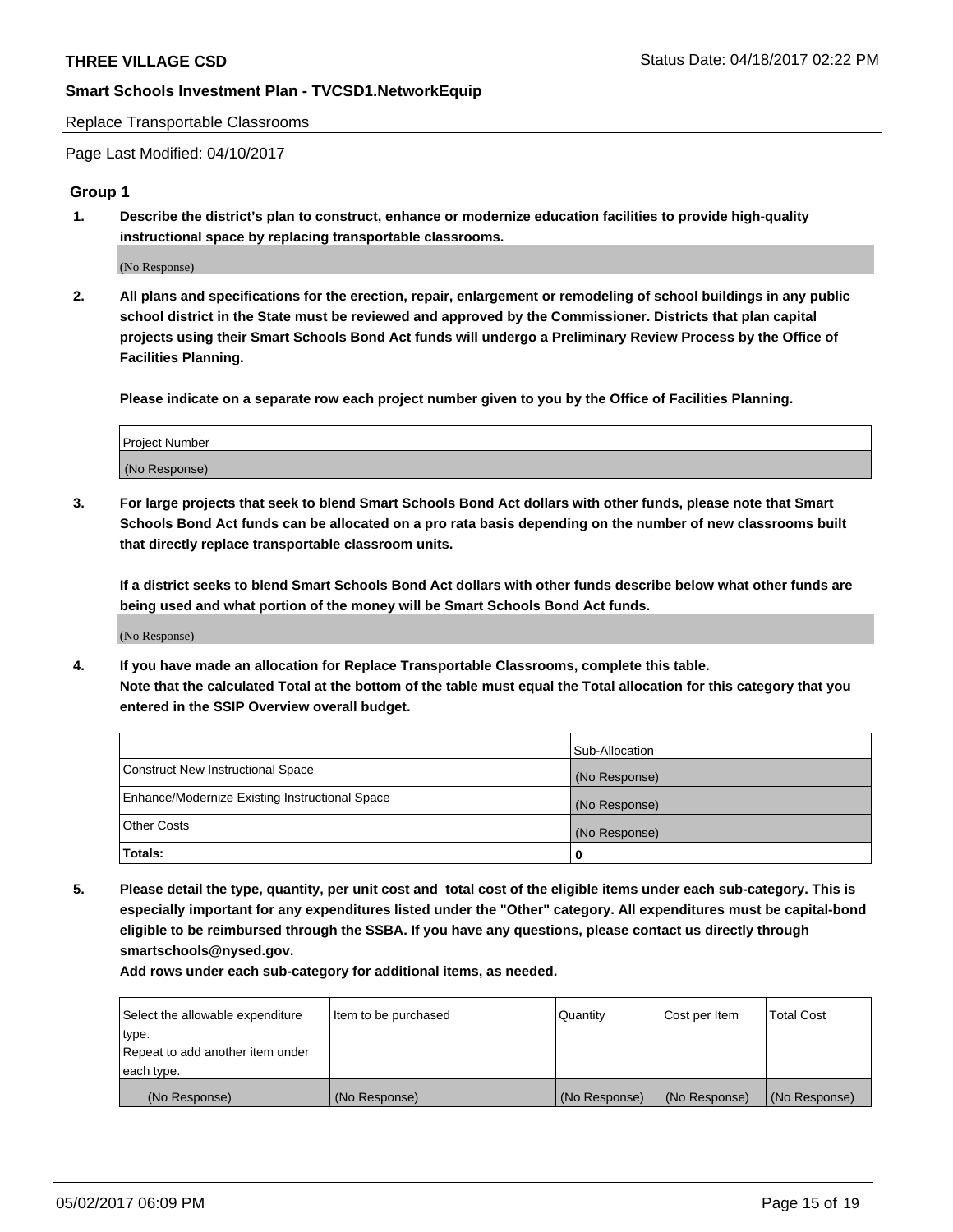### High-Tech Security Features

Page Last Modified: 04/10/2017

## **Group 1**

**1. Describe how you intend to use Smart Schools Bond Act funds to install high-tech security features in school buildings and on school campuses.**

(No Response)

**2. All plans and specifications for the erection, repair, enlargement or remodeling of school buildings in any public school district in the State must be reviewed and approved by the Commissioner. Districts that plan capital projects using their Smart Schools Bond Act funds will undergo a Preliminary Review Process by the Office of Facilities Planning.** 

**Please indicate on a separate row each project number given to you by the Office of Facilities Planning.**

| Project Number |  |
|----------------|--|
|                |  |
| (No Response)  |  |

- **3. Was your project deemed eligible for streamlined Review?**
	- Yes  $\hfill \square$  No
- **4. Include the name and license number of the architect or engineer of record.**

| Name          | License Number |
|---------------|----------------|
| (No Response) | (No Response)  |

**5. If you have made an allocation for High-Tech Security Features, complete this table. Note that the calculated Total at the bottom of the table must equal the Total allocation for this category that you entered in the SSIP Overview overall budget.**

|                                                      | Sub-Allocation |
|------------------------------------------------------|----------------|
| Capital-Intensive Security Project (Standard Review) | (No Response)  |
| <b>Electronic Security System</b>                    | (No Response)  |
| <b>Entry Control System</b>                          | (No Response)  |
| Approved Door Hardening Project                      | (No Response)  |
| <b>Other Costs</b>                                   | (No Response)  |
| Totals:                                              | 0              |

**6. Please detail the type, quantity, per unit cost and total cost of the eligible items under each sub-category. This is especially important for any expenditures listed under the "Other" category. All expenditures must be capital-bond eligible to be reimbursed through the SSBA. If you have any questions, please contact us directly through smartschools@nysed.gov.**

| (No Response)                    | (No Response)        | (No Response) | (No Response) | (No Response)     |
|----------------------------------|----------------------|---------------|---------------|-------------------|
| each type.                       |                      |               |               |                   |
| Repeat to add another item under |                      |               |               |                   |
| type.                            |                      |               |               |                   |
| Select the allowable expenditure | Item to be purchased | Quantity      | Cost per Item | <b>Total Cost</b> |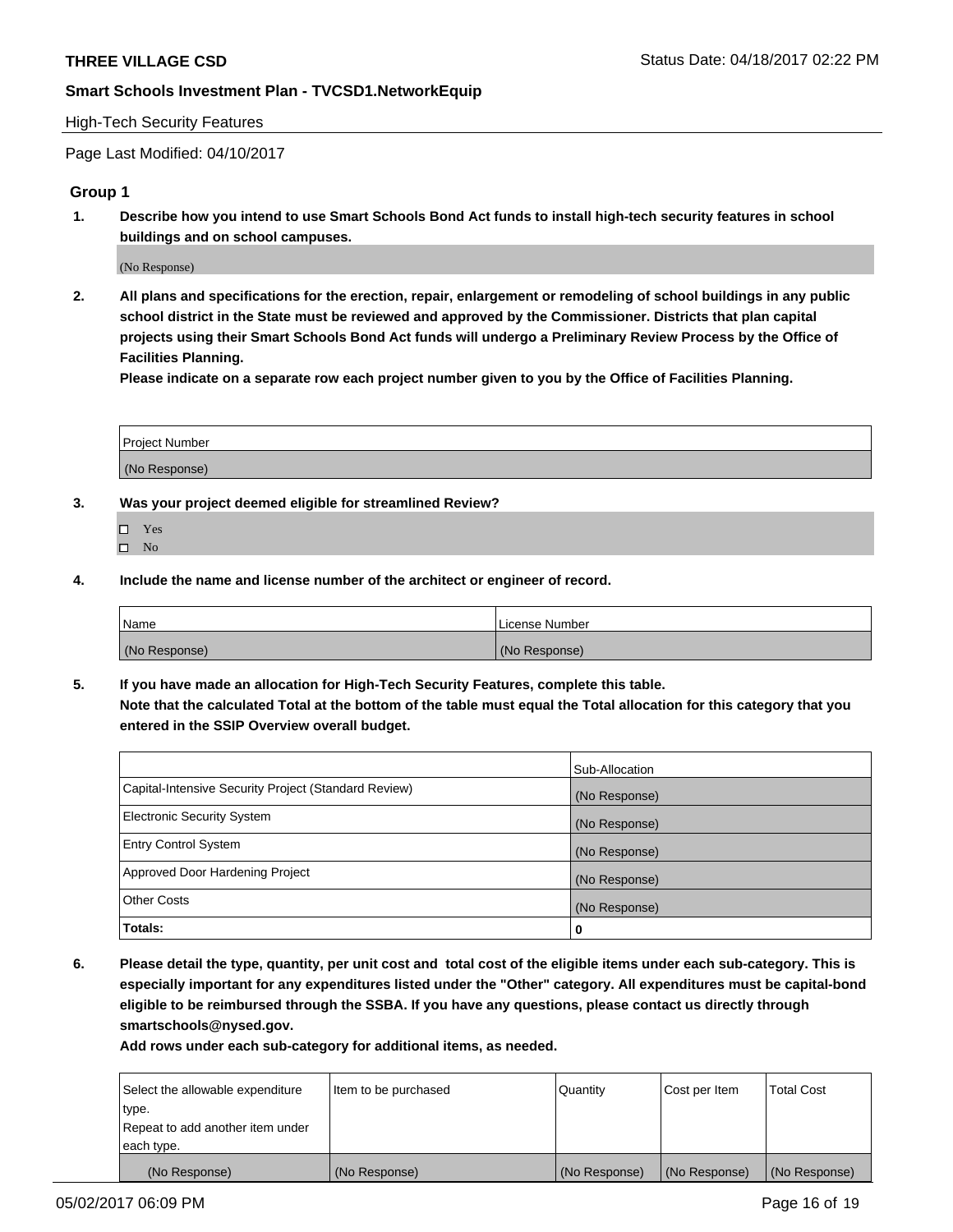High-Tech Security Features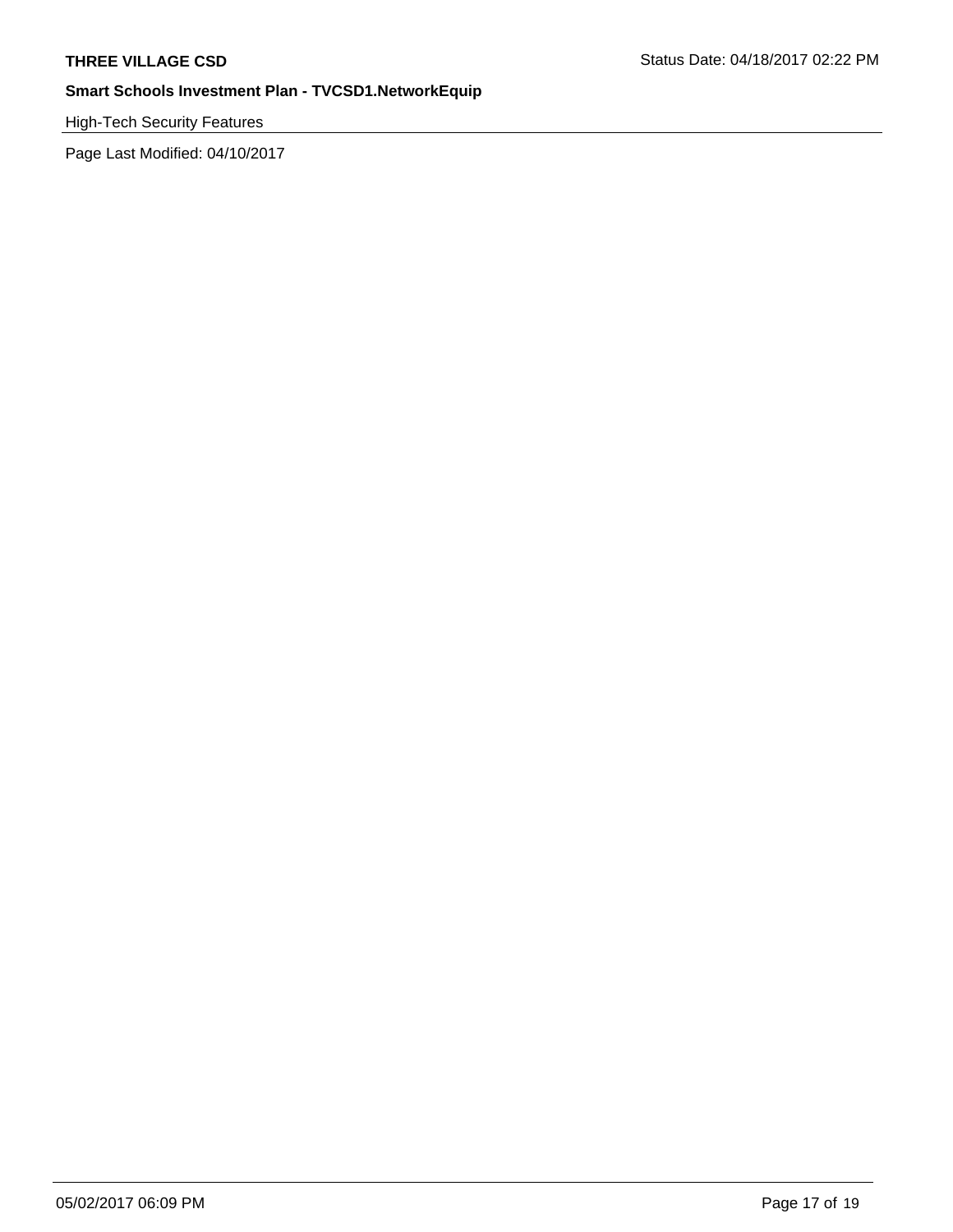Report